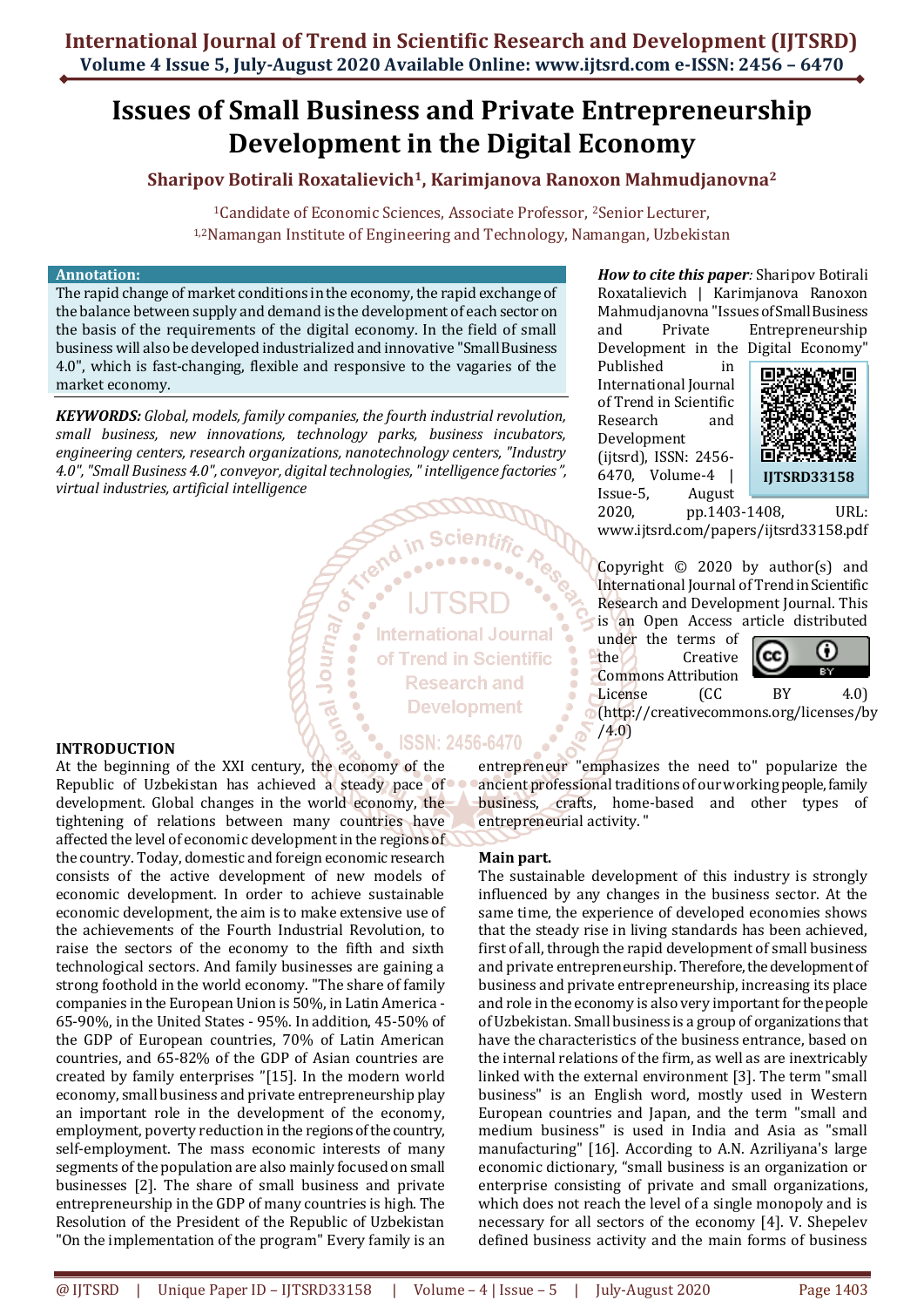according to the sources of entrepreneurial origin, administrative-legal forms, legal regulation, the level of novelty of goods and services [5].

In particular, S. Gulomov pointed out the following forms of entrepreneurial activity: private entrepreneurship is organized by individuals or legal entities (enterprises) in practice on the basis of their personal (private) property; collective entrepreneurship - is organized on the basis of the collective property of a group of citizens; mixed business -is organized on the basis of merging the property of one (or more) legal entity (enterprise) and several individuals; contractual entrepreneurship - carried out on a contractual basis by the head of the enterprise which is not the owner of property; the head of the enterprise is registered in the same manner as a business citizen and has the same responsibilities [6]. K. Muftaydinov points out the following forms of entrepreneurship: private entrepreneurship on the basis of individual labor activity; private entrepreneurship carried out by individual citizens on the basis of hired labor; collective entrepreneurship by a group of citizens; is a joint venture carried out on the basis of merging legal entities and citizens into their property and property rights [7]. According to I.Yu. Umarov, it is necessary to provide a unified approach to solving the problem of development and support of entrepreneurship in the food industry in the regions of the country, to apply a single principle in managing all areas of development, their design and implementation [8].

In our opinion, small businesses and private entrepreneurship are enterprises or organizations that are compact, fast-changing, have additional production and service areas, and are inextricably linked with the digital economy.

Currently, the most pressing issues in the development of small business and private entrepreneurship in the country. In the context of the transition to a market economy, this issue is becoming increasingly important. Business is an English word that means an entrepreneurial activity or in other words an entrepreneurial activity aimed at benefiting people. The word "business" is a widely used concept internationally and is almost indistinguishable from the concept of "entrepreneurship".



**Figure 1. Features of a small business**<sup>1</sup>

In modern industrialized countries, the institute, which has the characteristics of dynamic development of small business, produces competitive products through the production of products rich in innovative innovations. In the socio-economic development of the regions, through the rapid development of small business and private entrepreneurship, there will be positive changes in the division of labor in the regions, cooperation with medium and large businesses will be established.

# **Results and Discussions.**

1

The share of those engaged in small business and private entrepreneurship is growing. If the share of small business and private entrepreneurship in the total number of people employed in the economy in 2000 was 49.7%, in 2005 -64.8%, in 2010 - 74.3%, in 2019 - 78.3%, it increased by 28.5% compared to 2000. . Despite the growing share and importance of small business in the economy of our country, the value of these indicators remains low (average 65-75%) compared to developed and developing countries.

<sup>1</sup>Kireev N.N. A mechanism for assessing and improving the efficiency of small business development in the region. The author's abstract of the dissertation on the syis. Of the doctrine of degrees. Candidate of Economics. Kursk. Russia, 2019, 9-p.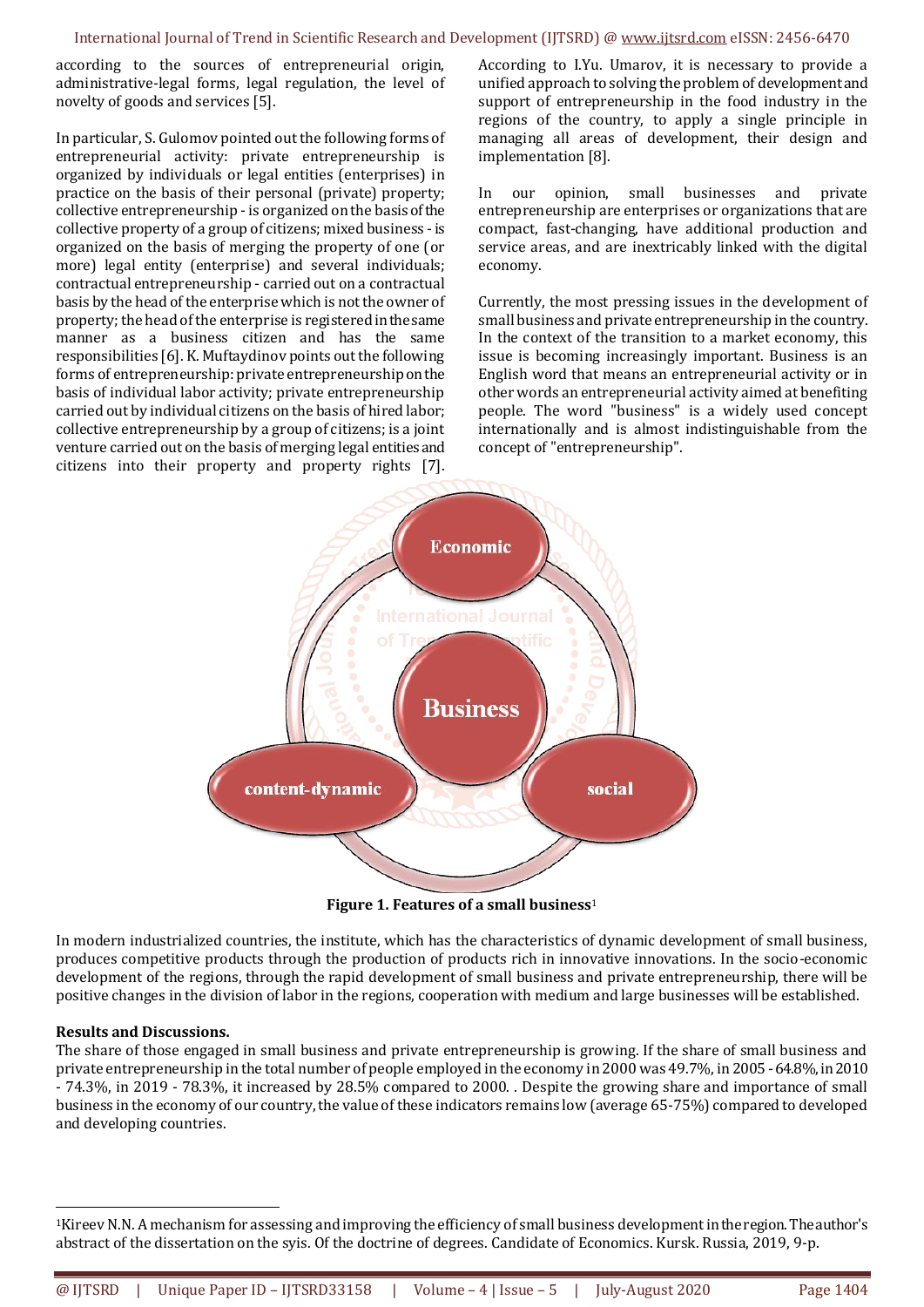International Journal of Trend in Scientific Research and Development (IJTSRD) @ [www.ijtsrd.com](http://www.ijtsrd.com/) eISSN: 2456-6470



**Figure 2. Small business relationships**<sup>2</sup>

Small business quickly adapts to changes in the market economy, quickly specializes based on market requirements, quickly assimilates new innovations in the economy. Since the 1990s, modern innovative systems have been formed, which can include technology parks, business incubators, engineering centers, research organizations, nanotechnology centers. For the development of small businesses in accordance with the requirements of a market economy, it is desirable to introduce more innovations in the industry.

| Table 1. Innovative small pusiness initiastructure lacilities» |                                                    |
|----------------------------------------------------------------|----------------------------------------------------|
| <b>Innovative small business facilities</b>                    | <b>Innovative small business facilities</b>        |
| Research organizations<br>nternat                              | Accelerators                                       |
| Testing laboratories or centers                                | Scientific and technological centers               |
| Centers for collective use of scientific equipment             | Children's technoparks                             |
| Coworking                                                      | International scientific and technical cooperation |
| Laboratory complexes                                           | <b>Cities of Science</b>                           |
| <b>Business incubators</b>                                     | Nanotechnology centers                             |
| <b>Regional Small Business Support Centers</b>                 | <b>Regional Development Centers</b>                |
| <b>Innovative Youth Center</b>                                 | Innovation centers                                 |
| <b>Engineering centers</b>                                     | Scientific and technological valleys               |
| Technoparks                                                    | Innovation and production centers                  |
| State research centers                                         | Institutions of regional development               |

# **Table 1. Innovative small business infrastructure facilities**<sup>3</sup>

It is necessary to accelerate the implementation of the achievements of the Fourth Industrial Revolution through the widespread application of the principles of "Industry 4.0" in small business and private entrepreneurship, as in all sectors. It is necessary to create a new system of innovative small business and private entrepreneurship, compatible with the digital economy, based on innovation from traditional production in all sectors of the economy. Due to the rapid change in market conditions in the world economy, the need to change each sector due to the rapid change in the balance between supply and demand, it is necessary to provide a fast-changing, flexible and responsive industrialized and innovative "Small Business 4.0" in small business. . It is necessary to develop a "Concept for the development of small businesses in Namangan region on the basis of digital technologies" using the "Strategy for the development of the metallurgical industry based on digital technologies, developed by the SMS group of the German concern." New technological revolutions are changing human working and living conditions and opening up new opportunities.

Underlying such changes will be the formation of new business models, ideas, and significant structural and innovative changes in companies operating in the traditional way. At the beginning of the new millennium, new production and service systems were developed against the background of the proliferation of digital technologies, the activation of mobile Internet, the growth of small-scale production equipment, the rapid penetration of artificial intelligence into manufacturing and services.

**.** 

<sup>2</sup>Kireev N.N. A mechanism for assessing and improving the efficiency of small business development in the region. The author's abstract of the dissertation on the syis. Of the doctrine of degrees. Candidate of Economics. Kursk. Russia, 2019, 8-p. 3Author's development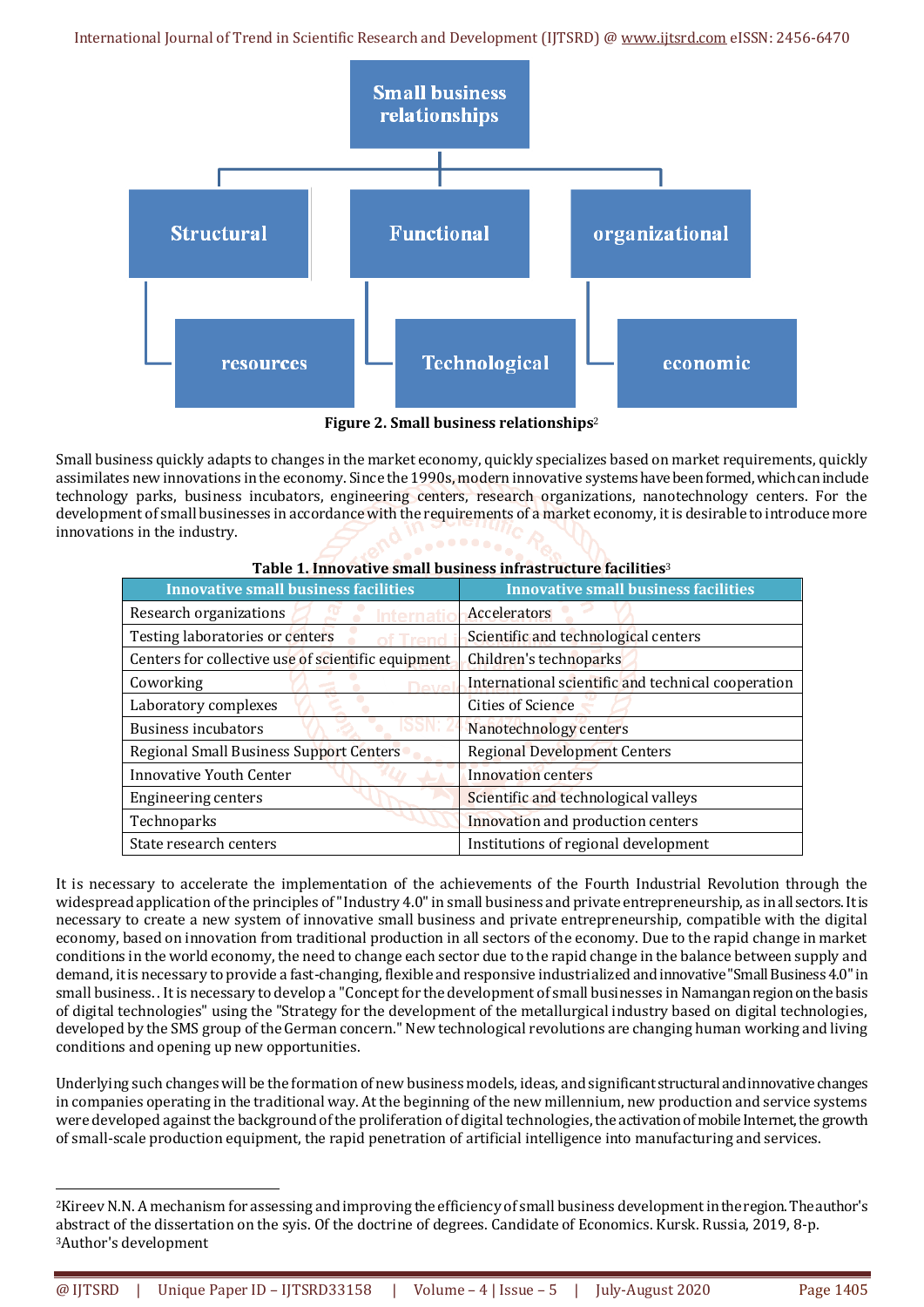# International Journal of Trend in Scientific Research and Development (IJTSRD) @ [www.ijtsrd.com](http://www.ijtsrd.com/) eISSN: 2456-6470

"While meeting the endless needs of billions of people through today's mobile devices, a virtual system, a virtual economy, has begun to take shape. Underlying these changes, new business models have radically changed the production, transportation, consumption and delivery systems of traditional companies.

These innovations serve to replace obsolete and outdated mechanisms, to radically change them, to restart reforms. "[9] deepening, the transformation of countries' economies into global economies. At the same time, the high level of economic development in the future will be achieved through the achievements of the Fourth Industrial Revolution. The word revolution means rapid and abrupt change. This creates the opportunity for a long and drastic development of the economy, a sharp and radical change in the period of stagnation.

The first industrial revolution took place in 1760-1840. In it the development of industry through the use of human mechanical energy, steam engines.

The second industrial revolution took place in the late nineteenth and early twentieth centuries. It developed mass production, the use of many types of electricity, production in the style of conveyor [10] (conveyor-quantitative indicators).

The third industrial revolution took place in the 1960s. This revolution is also called the computer or digital revolution. The development of large-scale electronic computers (PCs) in the 1960s, personal computers in the 1970s and 1980s, and Internet networking served as catalysts for accelerating economic development.The rapid development of digital systems in turn led to the fourth industrial revolution. This revolution developed its first examples, namely mobile communication and mobile internet. In 2011, the term "4th Industry" appeared at the Hanover Fair in Germany. The development of new technologies has created "mind factories". The fourth industrial revolution created a new virtual world. This virtual world developed on a large scale and began to cover all sectors of the economy. "17% of the world's population and 1.3 billion people are developing under the influence of the achievements of the second industrial revolution, and half of the world and 4 billion people are developing under the influence of the achievements of the third industrial revolution. Some developed countries are taking advantage of the achievements of the Fourth Industrial Revolution, and they are very deficient. "[11]



**Figure 3. Achievements of the Fourth Revolution**<sup>4</sup>

1

<sup>4</sup>Axunova Sh.N. The Fourth Industrial Revolution and its Impact on the World Economy. Business Expert Magazine. 2020, №2. 22-23 b.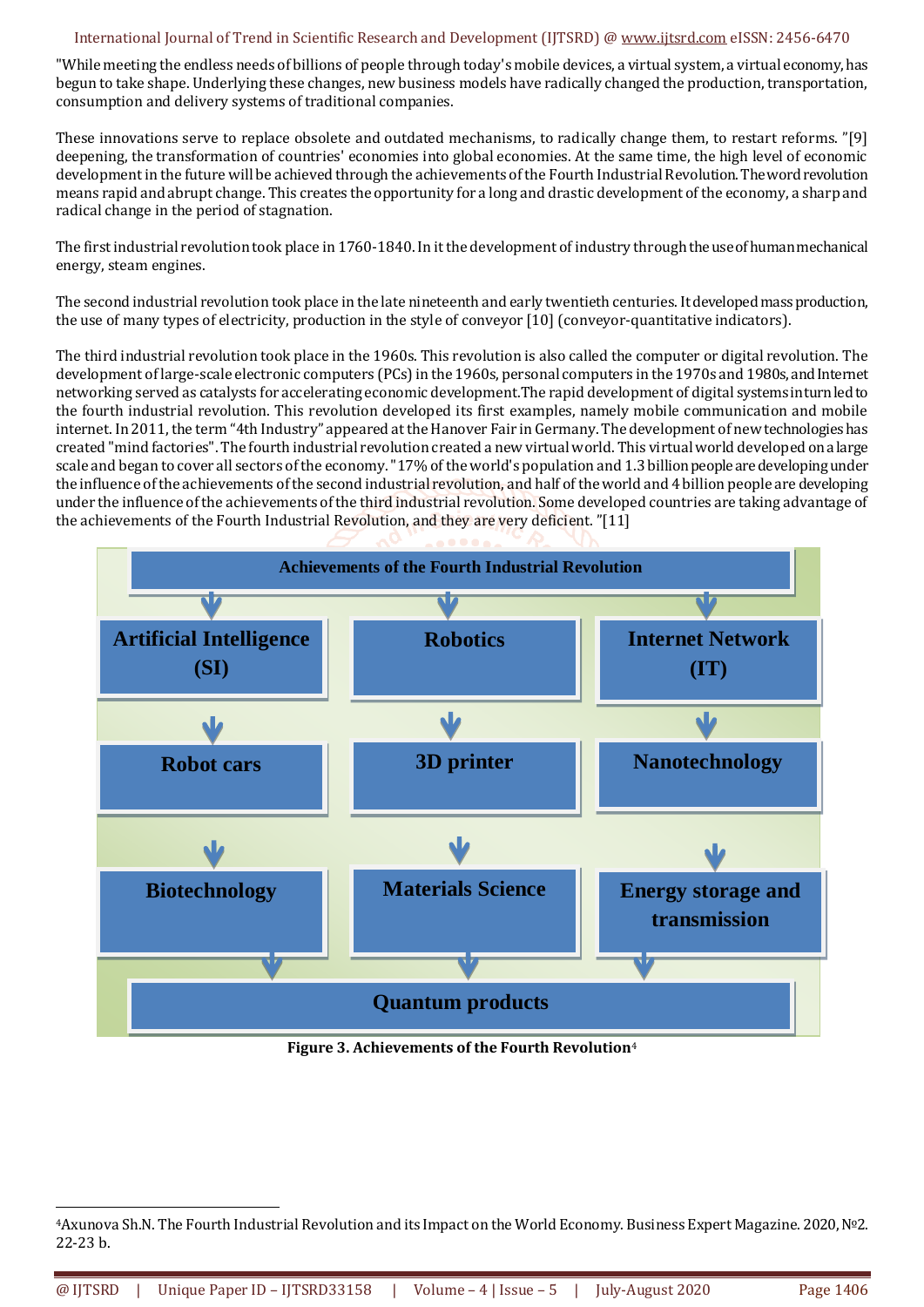### International Journal of Trend in Scientific Research and Development (IJTSRD) @ [www.ijtsrd.com](http://www.ijtsrd.com/) eISSN: 2456-6470

In 2007, the iPhone mobile phones appeared on the market. At the end of 2015, about two billion mobile phones were produced. In 2010, Google introduced its own driverless cars. Along with them, information goods began to be launched on the market. Companies such as Instagramm, WhatsApp, Telegramm were able to set up their own virtual industries in the virtual world, making extensive use of the achievements of the fourth industrial revolution. They covered millions of people like a spider's web. Brinyolfsson and McAfee say in their book, The Second Machine Age: The computer emerged as the most essential element for sectors of the economy by providing many additional capabilities. Computers have moved to be controlled by artificial intelligence. Artificial intelligence has covered all areas today. A driverless car is a virtual assistant for drones, and new opportunities for economic development are opening up with the help of programmed interpreters. Demand for computer technology, intellectual development and innovation has grown in countries around the world. Apple has introduced its own artificial intelligence development called Al Field. At the same time, new types of services began to develop, such as ordering a taxi, ordering services online by rail, water and air, booking, making payments, watching movies online and listening to songs. Internet access through thousands of apps on smartphones has skyrocketed. Such simple devices, i.e. work as a tablet, search for information, storage of information has become cheaper, spending \$ 0.03 for 1 GB of information storage. The Fourth Industrial Revolution brought about a qualitative change in products and services and a rapid, dramatic development of the world economy.

# **Conlusion.**

Small business and private entrepreneurship operate in a  $\arctan(10)$ number of interrelated and interrelated areas:

First, small business is the most important part of the  $\sqrt{5}$ [11] regional economy;

Second, small business is an invisible part of big business, which can be used to quickly solve many problems in a market economy;

Third, a comprehensive study of regions for the development of small business and the development of strategies for the development of the industry, the adoption of national projects;

Fourth, it serves as a solid platform for the development of medium and large businesses under the influence of small business and private entrepreneurship development in the regions;

Fifth, the development of the industry is an important factor in ensuring self-employment of the population, a number of social problems will be solved, will affect the decline in unemployment, will lead to the creation of new jobs. For the rapid development of small business and private entrepreneurship, it is necessary to fully adapt to the new conditions on the basis of digital technologies.

# **References.**

[1] Resolution of the President of the Republic of Uzbekistan Shavkat Mirziyoyev dated June 7, 2018 "On the implementation of the program" Every family is an

entrepreneur ".//" People's Word "newspaper. June 8, 2018. 1-2 pages.

- [2] Gorfinkel V. Ya (2009). Small business: study guide- M .: KHOPYC, 5-8 p.
- [3] Krasnov I (2013). The role of small and medium-sized enterprises and the world economy. -International journal "Problems of theory and practice of management", Official publication of the International Research Institute of Management Problems, 1 /, www.uptp.ru, 38 p.
- [4] Azriliana A.N (2002). Big Dictionary of Economics. 5th ed.add. And revised - M .: Institute of New Economics. 457 s.
- [5] Shepelov V. M. (1996). Entrepreneurship in a market economy // Taxpayer Journal, Tashkent, no. 7, 7 p.
- [6] Umarov I (2019). New forms of entrepreneurship and changes in them. Journal of Business Expert.№1, 8-12 p.
- [7] Muftaydinov Q. H (2004). Problems of business development in the context of economic liberalization. Iqt.fan.dok.diss ..- Tashkent: MUO'MU, 22 p.
- [8] Umarov I.Yu (2020). Improving economic mechanisms for business development in the food industry of the Republic of Uzbekistan. Abstract of the dissertation for the degree of Doctor of Science (DSc). 15 b
- [9] Axunova Sh.N (2020). The Fourth Industrial Revolution and its Impact on the World Economy. Business Expert Magazine. №2. 22-23 b.

Soliev A, Ahmedov E.A, Mahamadaliev R.Y, Nazarov M.I, Tojieva Z.N, Boltaev M.J, Atajanova U.A (2003). Regional economy. Study guide. T.

K. Schwab (2016). The fourth industrial revolution / "Exmo" (Top Business Awards)

- [12] Abdulkhakimov Z. (2018). Development of regional economy with mountain recreation: in case Uzbekistan. Bulletin of Science and Practice, 4(5), 446–453. http://doi.org/10.5281/zenodo.1246298
- [13] *AbdulhakimovZuhraliTursunalievich*. (2019). Senior Teacher of the Namangan Engineering and Technology Institute. Scientific and analytical journal «Science and Practice» of Plekhanov University. Vol. 11. No. 1 (33) 79.
- [14] Abdulxakimov, Z. T., &Raxmonjonov, R. Sh. o. (2019). ATTRACTING INVESTMENTS TO THE ECONOMY. Priorities for ensuring economic security of the country, 1(4), 3. Extracted from https://journal.tsue.uz/index.php/iqtisodiy\_xavfsizlik/ article/view/108
- [15] Zainutdinov Sh., Mullabaev B. Uzbekistondashtisodiy integration rivozhlantirishvauningsamaradorliginioshirishomillari // BIZNES - EXPERT. [Electronic resource], 2018. No. 7 (127). Access mode: http://www.biznesdaily.uz/uz/birjaexpert/60042-uzbkistonda-iqtisodiyintgratsiyani-rivojlantirish-va-uning-samaradorliginioshirish-omillari/ (date of access: 30.07.2018).
- [16] Mullabaev B. B. Development of light industry branches in Uzbekistan basedon vertical integration // Bulletin